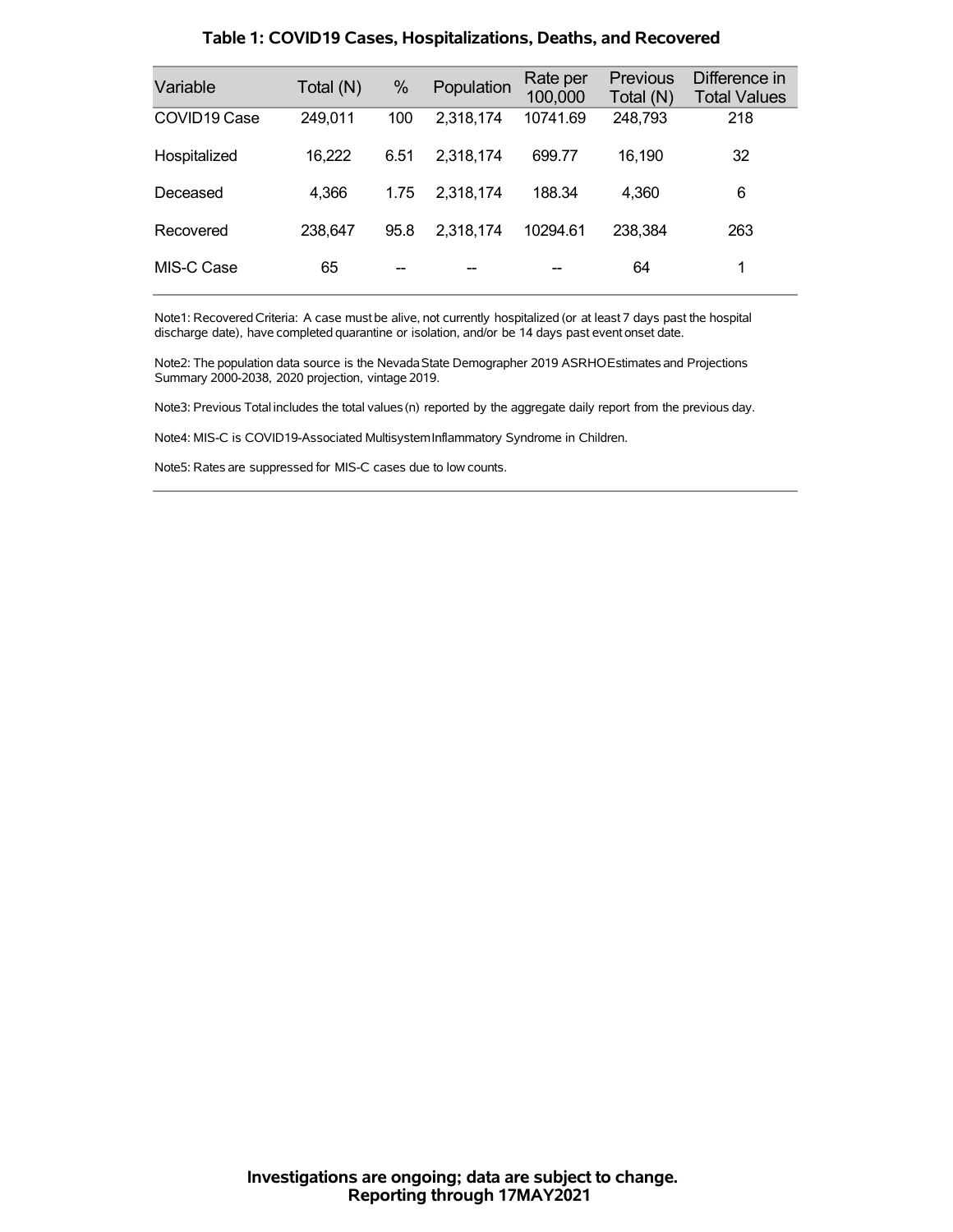## **Table 2: COVID19 Cases**

| Variable                            | Outcome                           | N      | %    | Population | Rate per<br>100,000 |
|-------------------------------------|-----------------------------------|--------|------|------------|---------------------|
| Age Categories                      | Aged 4 or less                    | 5159   | 2.07 | 149,165    | 3458.6              |
|                                     | Aged 5 to 17                      | 23909  | 9.60 | 406,595    | 5880.3              |
|                                     | Aged 18 to 24                     | 31232  | 12.5 | 216,762    | 14408               |
|                                     | Aged 25 to 49                     | 113855 | 45.7 | 803,732    | 14166               |
|                                     | Aged 50 to 64                     | 48210  | 19.4 | 423,461    | 11385               |
|                                     | Aged 64+                          | 26561  | 10.7 | 318,459    | 8340.5              |
|                                     | Unknown                           | 85     | 0.03 |            |                     |
| <b>Birth Sex</b>                    | Female                            | 127476 | 51.2 | 1,160,285  | 10987               |
|                                     | Male                              | 119493 | 48.0 | 1,157,889  | 10320               |
|                                     | Unknown                           | 2042   | 0.82 |            |                     |
| Race/Ethnicity                      | Hispanic                          | 82172  | 33.0 | 763,053    | 10769               |
|                                     | White                             | 62153  | 25.0 | 1,006,929  | 6172.5              |
|                                     | <b>Black</b>                      | 19167  | 7.70 | 262,671    | 7297.0              |
|                                     | Asian or Pacific Islander         | 18820  | 7.56 | 270,209    | 6965.0              |
|                                     | American Indian, Eskimo, or Aleut | 365    | 0.15 | 15,311     | 2383.8              |
|                                     | Other                             | 18065  | 7.25 |            |                     |
|                                     | Unknown                           | 48269  | 19.4 |            |                     |
| <b>Underlying Medical Condition</b> | Yes                               | 48767  | 19.6 |            |                     |
|                                     | No/Unknown                        | 200244 | 80.4 |            |                     |

Note1: Breakdown of Race is exlusivelynon-Hispanic.

Note2: Underlying Medical Condition is any identified health condition.

Note3: The population data source is the NevadaState Demographer 2019 ASRHOEstimates and Projections Summary 2000-2038, 2020 projection, vintage 2019.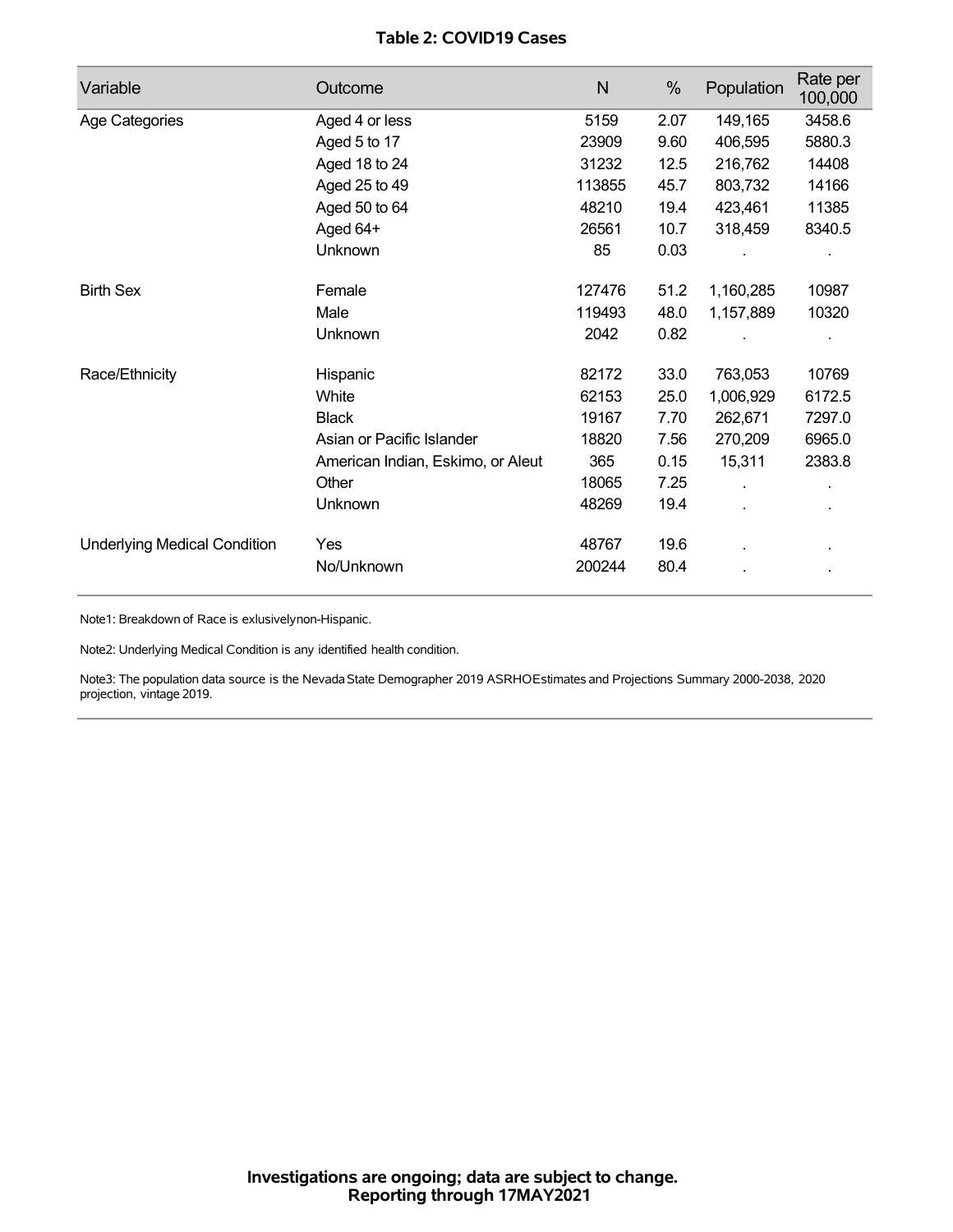| Variable         | Outcome                           | N              | %    | Population | Rate per<br>100,000 |
|------------------|-----------------------------------|----------------|------|------------|---------------------|
| Age Categories   | Aged 4 or less                    | 106            | 0.7  | 149,165    | 71.06               |
|                  | Aged 5 to 17                      | 184            | 1.1  | 406,595    | 45.25               |
|                  | Aged 18 to 24                     | 342            | 2.1  | 216,762    | 157.78              |
|                  | Aged 25 to 49                     | 3796           | 23.4 | 803,732    | 472.30              |
|                  | Aged 50 to 64                     | 4548           | 28.0 | 423,461    | 1074.0              |
|                  | Aged 64+                          | 7244           | 44.7 | 318,459    | 2274.7              |
|                  | Unknown                           | $\overline{2}$ | 0.0  |            |                     |
| <b>Birth Sex</b> | Female                            | 7171           | 44.2 | 1,160,285  | 618.04              |
|                  | Male                              | 9026           | 55.6 | 1,157,889  | 779.52              |
|                  | Unknown                           | 25             | 0.2  |            |                     |
| Race/Ethnicity   | Hispanic                          | 4936           | 30.4 | 763,053    | 646.88              |
|                  | White                             | 5659           | 34.9 | 1,006,929  | 562.01              |
|                  | <b>Black</b>                      | 2088           | 12.9 | 262,671    | 794.91              |
|                  | Asian or Pacific Islander         | 1810           | 11.2 | 270,209    | 669.85              |
|                  | American Indian, Eskimo, or Aleut | 29             | 0.2  | 15,311     | 189.40              |
|                  | Other                             | 627            | 3.9  |            |                     |
|                  | Unknown                           | 1073           | 6.6  |            | $\blacksquare$      |

## **Table 3: COVID19 Hospitalizations - General Characteristics**

Note1: Breakdown of Race is exlusivelynon-Hispanic.

Note2: The population data source is the Nevada State Demographer 2019 ASRHOEstimates and Projections Summary 2000-2038, 2020 projection, vintage 2019.

Note3: Rates for categories with fewer than 12 cases are suppressed due to high relative standard error.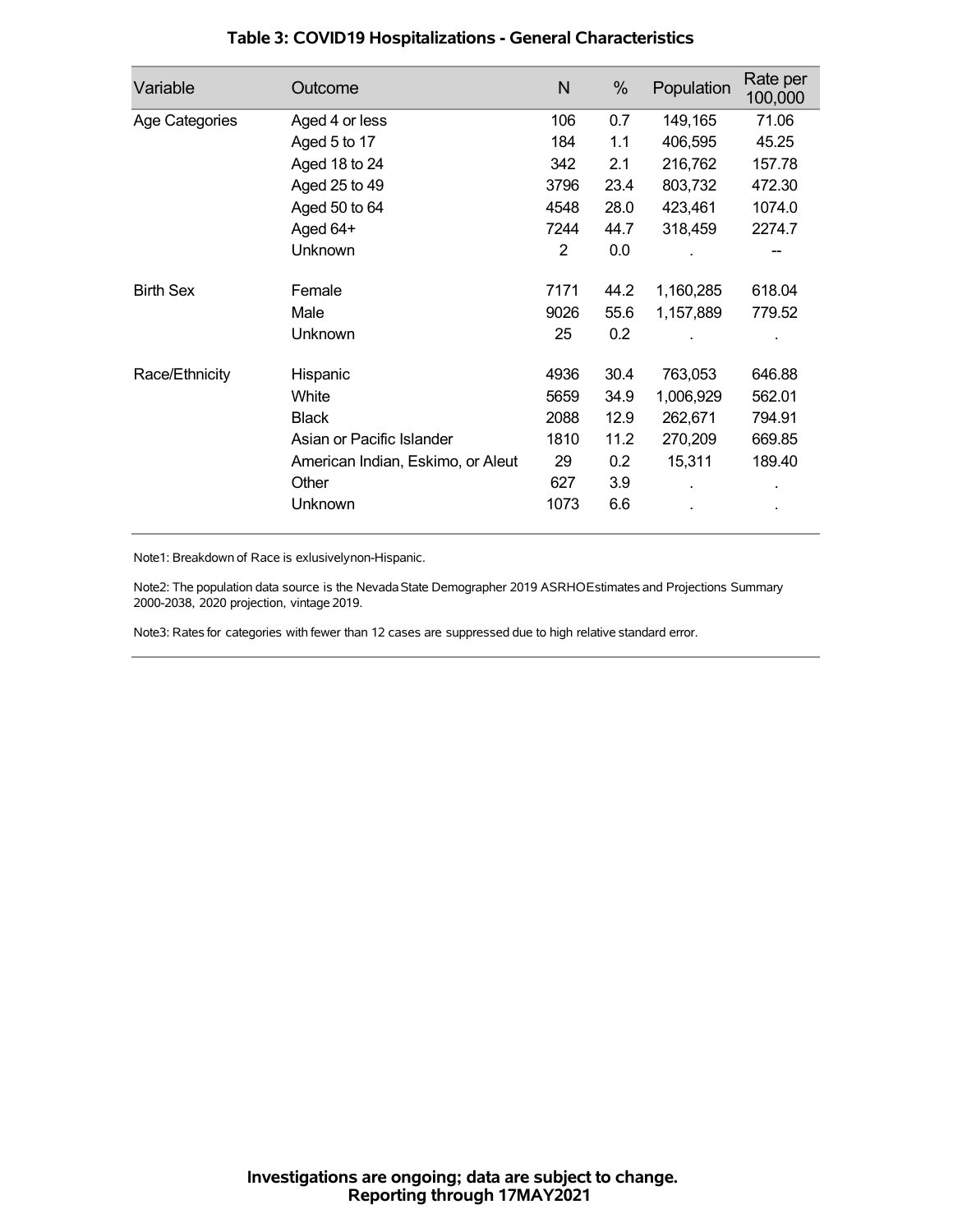| Variable                            | Outcome   | N     | %    |
|-------------------------------------|-----------|-------|------|
| Deceased                            | Yes       | 3684  | 22.7 |
|                                     | <b>No</b> | 12538 | 77.3 |
| ICU                                 | Yes       | 4270  | 26.3 |
|                                     | <b>No</b> | 11952 | 73.7 |
| Intubated                           | Yes       | 2094  | 12.9 |
|                                     | <b>No</b> | 14128 | 87.1 |
| <b>Underlying Medical Condition</b> | Yes       | 10240 | 63.1 |
|                                     | <b>No</b> | 5982  | 36.9 |
| Hypertension                        | Yes       | 5853  | N/A  |
| Immunocompromised                   | Yes       | 357   | N/A  |
| <b>Chronic Heart Disease</b>        | Yes       | 2021  | N/A  |
| <b>Chronic Liver Disease</b>        | Yes       | 212   | N/A  |
| <b>Chronic Kidney Disease</b>       | Yes       | 1409  | N/A  |
| <b>Diabetes</b>                     | Yes       | 4532  | N/A  |
| Neurologic/Neurodevelopmental       | Yes       | 720   | N/A  |
| <b>Chronic Lung Disease</b>         | Yes       | 2453  | N/A  |
| <b>Historically Healthy</b>         | Yes       | 3108  | N/A  |
| Other                               | Yes       | 4082  | N/A  |

# **Table 4: COVID19 Hospitalizations - Morbidity**

Note1: Underlying Medical Condition is any identified health condition.

Note2: The breakdown of health conditions are not mutually exlusive(i.e., a person can have more than one risk factor).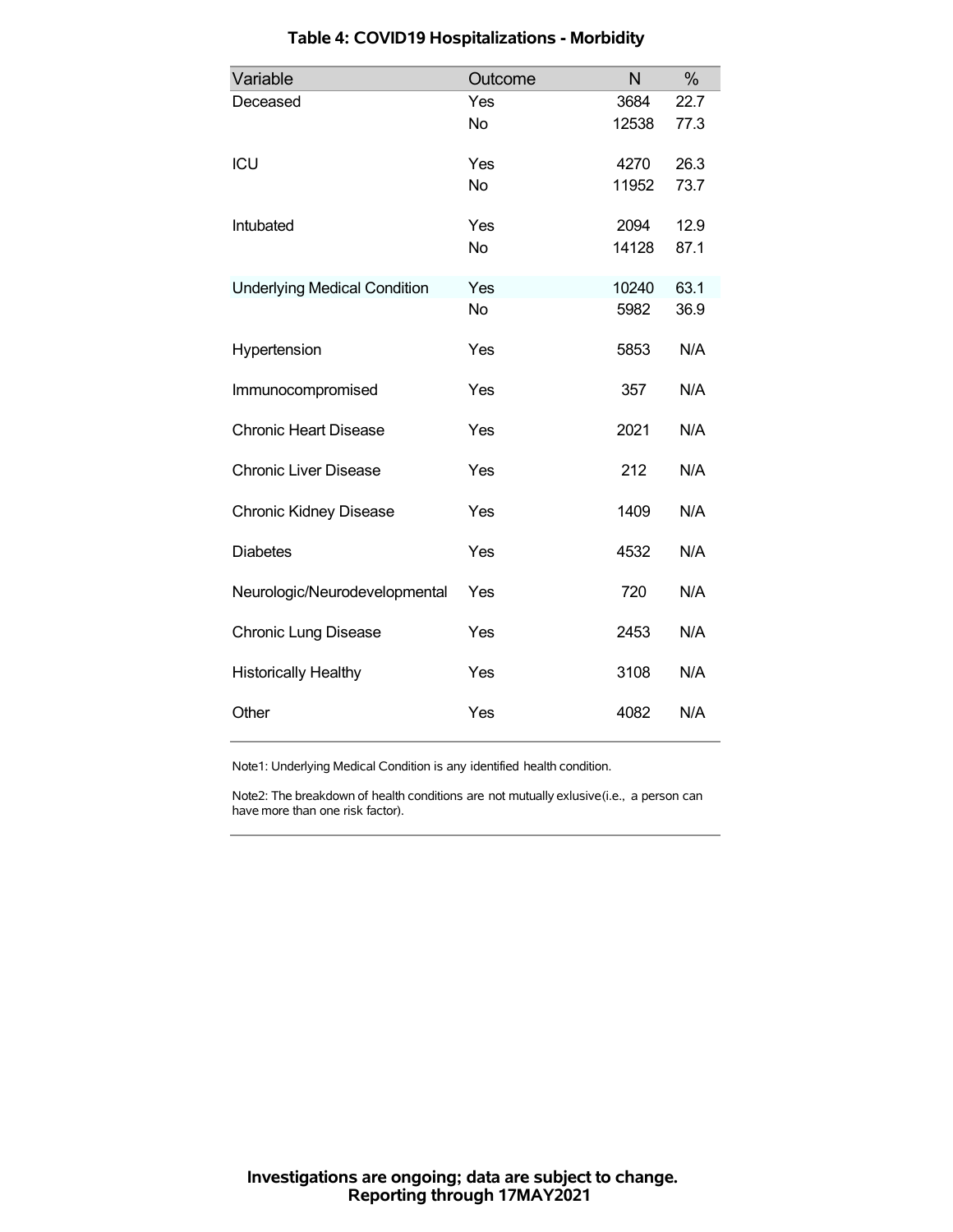| Variable         | Outcome                           | N    | %    | Population | Rate per<br>100,000 |
|------------------|-----------------------------------|------|------|------------|---------------------|
| Age Categories   | Aged 5 to 17                      | 4    | 0.1  | 406,595    |                     |
|                  | Aged 18 to 24                     | 7    | 0.2  | 216,762    |                     |
|                  | Aged 25 to 49                     | 302  | 6.9  | 803,732    | 37.57               |
|                  | Aged 50 to 64                     | 860  | 19.7 | 423,461    | 203.09              |
|                  | Aged 64+                          | 3193 | 73.1 | 318,459    | 1002.6              |
| <b>Birth Sex</b> | Female                            | 1638 | 37.5 | 1,160,285  | 141.17              |
|                  | Male                              | 2721 | 62.3 | 1,157,889  | 235.00              |
|                  | Unknown                           | 7    | 0.2  |            |                     |
| Race/Ethnicity   | Hispanic                          | 1211 | 27.7 | 763,053    | 158.70              |
|                  | White                             | 1965 | 45.0 | 1,006,929  | 195.15              |
|                  | <b>Black</b>                      | 512  | 11.7 | 262,671    | 194.92              |
|                  | Asian or Pacific Islander         | 600  | 13.7 | 270,209    | 222.05              |
|                  | American Indian, Eskimo, or Aleut | 10   | 0.2  | 15,311     |                     |
|                  | Other                             | 45   | 1.0  |            | ٠                   |
|                  | Unknown                           | 23   | 0.5  |            |                     |

### **Table 5: COVID19 Deaths - General Characteristics**

Note1: Breakdown of Race is exlusivelynon-Hispanic.

Note2: The population data source is the Nevada State Demographer 2019 ASRHOEstimates and Projections Summary 2000-2038, 2020 projection, vintage 2019.

Note3: Rates for categories with fewer than 12 cases are suppressed due to high relative standard error.